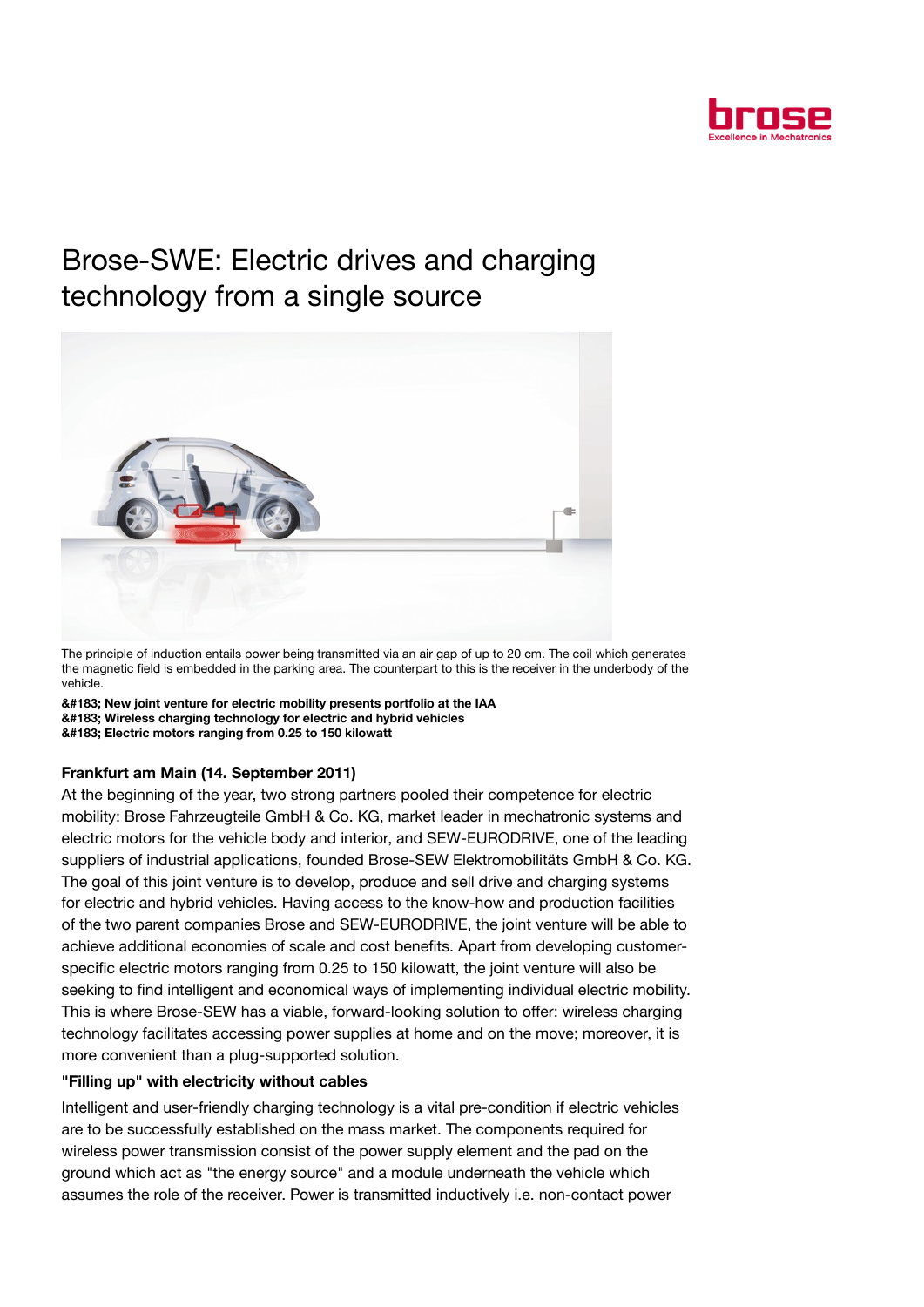

transfer up to a distance of 20 centimeters between the ground and the vehicle via a magnetic field. An electromagnetic shield in the coils protects the passenger compartment from the magnetic field. This way of charging the car is convenient, safe, clear and weatherproof. Moreover, regular top-ups are kinder to the battery.

Power is transmitted in line with the resonant transformer principle: alternating current produces a magnetic field in the primary coil which induces alternating current again the secondary coil. The primary coil is installed, for example, in the ground of the parking lot and supplied from a power-feeding device. When an electric vehicle arrives, it activates this power-feeding device via near field communication; it switches from standby to operating mode. Once the electric vehicle's battery is charged, the power-feeding device returns to standby.

In March 2011, the VDE/DKE approved a code of practice (VDE-AR-E 2122-4-2), thus establishing a basis for standardization in order to prepare this highly innovative and convenient charging technology for mainstream use. BROSE-SEW has developed its system conforming with this standard and can already it offer it to customers for installation in vehicles.

### Inductive charging technology as a pre-condition for widespread electric mobility

Wireless charging technology enables vehicles to be automatically recharged at every short stop e.g. at traffic lights and railway crossings or in multi-level car parks or parking spaces. This is not

only kinder to the power storage unit, but ensures that the vehicle has enough power for its maximum range. Subsequently, the size of expensive batteries can be reduced bringing about significant savings in costs and weight.

## Drive and charging technology from a single source

Another of the joint venture's core competences is drive solutions for electric and hybrid vehicles - from electric bicycles to e-sports cars. The joint venture supplies customerspecific, highly efficient

asynchronous or synchronous machines. Depending on the type of vehicle, they can be individually adapted and configured over a broad spectrum ranging from 0.25 to 150 kilowatt. In addition to its existing kit of standard motors, Brose-SEW also uses drives which have been specially designed for electric mobility applications in conjunction with the automakers.

Given the massive rise in raw material prices over the last few months, asynchronous and separately excited synchronous machines are becoming increasingly important because these

do not need rare earth magnet materials, thus providing significant cost benefits.

The separately excited 90 kw synchronous machine with integrated power electronics and a maximum speed of 11,000 rpm provides benefits in terms of efficiency in the drive cycle. This variant does not require a connector between the power electronics and e-motor. Another advantage: through internal cabling, electromagnetic influences on other vehicle components are reduced to a minimum.

Brose México, S.A. de C.V. Parque Industrial El Marqués Av. de la Corte No. 4 C.P. 76246 El Marqués, Qro.